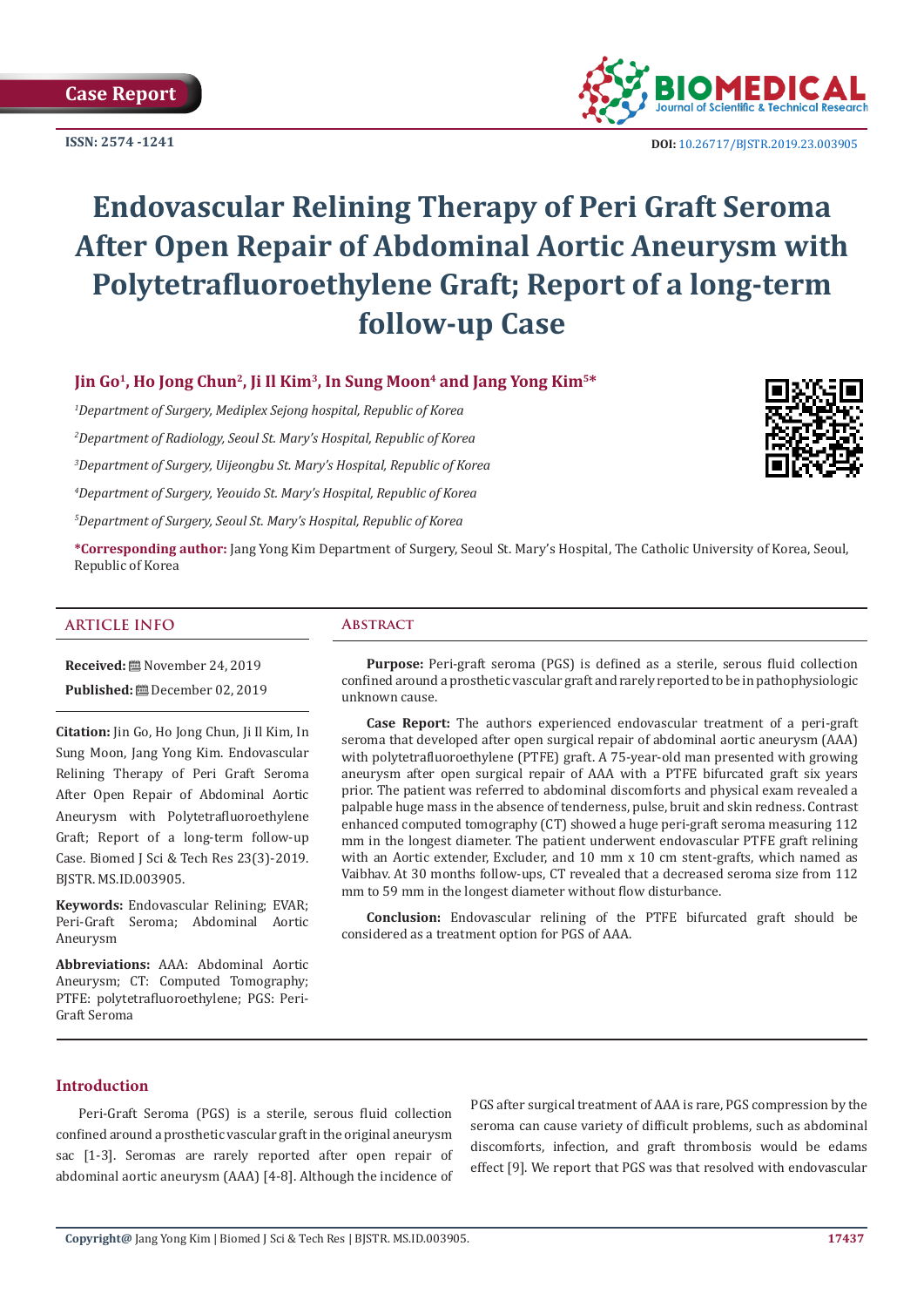relining within open aortic repair polytetrafluoroethylene (PTFE) bifurcated graft (W. L. Gore & Associates) without open drainage of the seroma.

### **Case Report**

A 75-year-old man presented with abdominal discomforts and a palpable mass without tenderness, pulse, and bruit. Six years prior to admission, the patient underwent open surgical repair of AAA with PTFE bifurcated graft (20 x 10 mm). The patient has a history of percutaneous coronary intervention 1 year prior and hypertension for 10 years. In admission lab revealed that there was no inflammation as normal range of WBC, ESR and CRP. Contrast enhanced computed tomography (CT) showed a huge peri-graft seroma measuring approximately 112 mm in the longest diameter. It began at the extend infrarenal aorta, extended to the middle of both iliac arteries, and was confined to the graft site. PET CT showed no evidence of infection in the seroma (Figure 1). Abdominal aortography showed no graft leakages or communication between the sac and arterial blood flow. The patient underwent endovascular relining of the PTFE bifurcated graft. A 23 mm Aortic Excluder (TM) extender (W.L. Gore & Associates, Inc., Flagstaff, AZ, USA) and 10 mm x 10 cm Vaibhans (TM) stent-grafts were used to reline the PTFE graft. The Excluder (TM) was deployed in the trunk of the PTFE graft. After relining the two aortic extenders, 10 mm x 10 cm Viabahns  $(T^{M})$  were successfully implanted within both iliac limbs. Ancillary attachment between original and new stent-grafts was made with a compliant balloon (Coda, Cookmedical Bloomington, IN, USA) and a 6 mm x 12 cm noncompliant balloon (Mustang, Boston Scientific, Marlborough, MA, USA) (Figure 2). Percutaneous aspiration was not performed for external drainage. A final aortogram was performed, and there was no evidence of endoleak or flow disturbance. At 6, 12, 24 months, and 30 months follow-ups, CT revealed no evidence of endoleak or flow disturbance and demonstrated decreased peri-graft seroma size of 76, 67, 61 mm and 59 mm gradually, respectively (Figure 3).



#### **Figure 1:**

first admission.

A. CT scan shows large perigraft seroma and B. PET scan shows no evidence of active infection at



# **Figure 2:**

A. One of the 23-mm Aortic extender was initially deployed in the trunk of PTFE graft.

B. After the relining of another one, we two 10 mm - 10 cm sized stent-grafts were successfully implanted within both iliac limbs with chimney technique.



**Figure 3:** Follow-up CT scans reveal gradual regression of perigraft seroma at 0 (A), 6 (B), 12 (C), 24 (D) and 30 (E, F) months.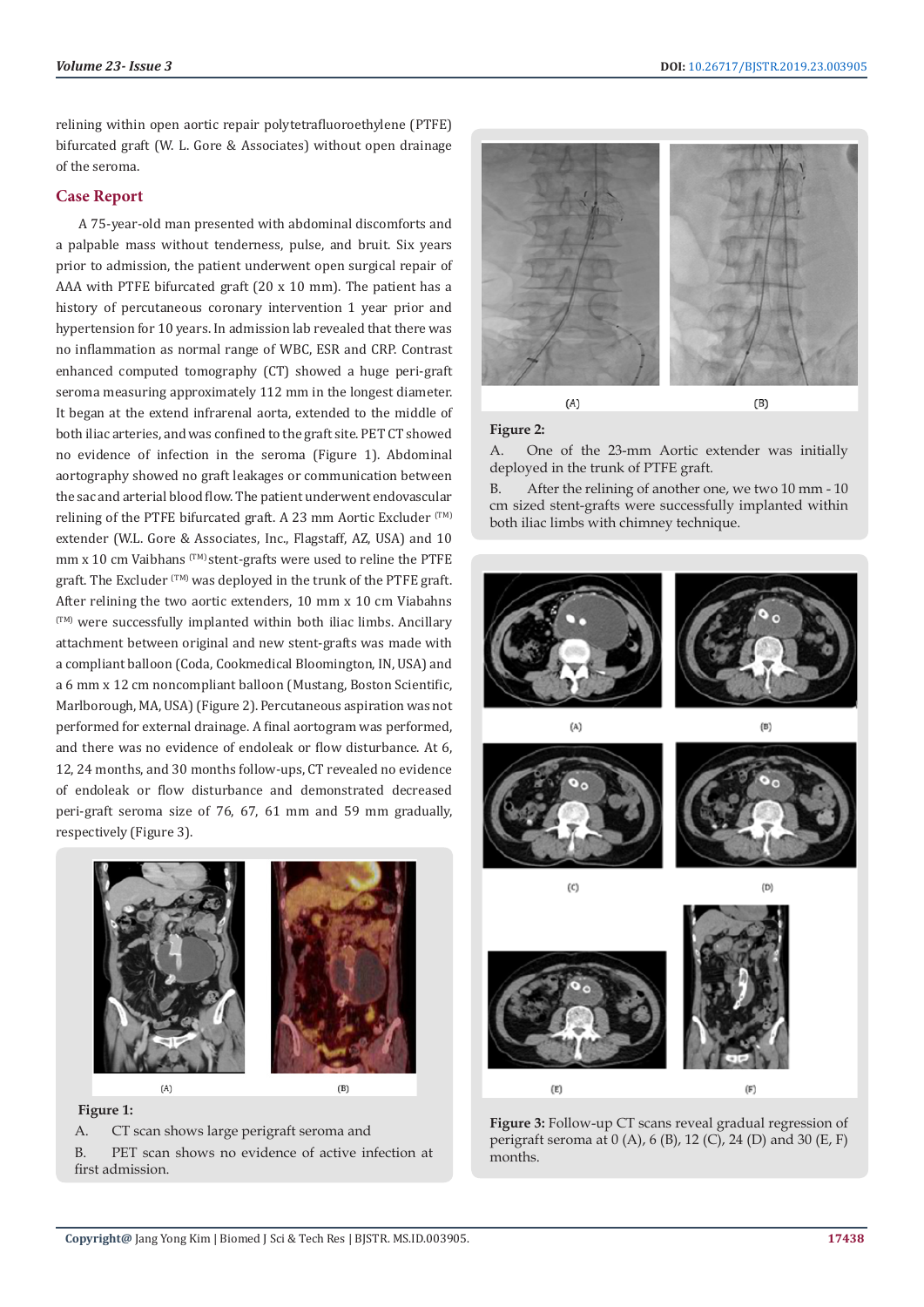#### **Discussion**

PGS after open surgical repair of AAA is scarcely reported [4-8]. However, surgical procedures are not needed to resolve aymptomatic seromas [9,10]. If symptoms related to a seroma are present, such as abdominal discomforts, pain, ileus, or rupture, treatment of choice may require surgical methods till now [6,9,11]. However, PGS is difficult to diagnose during follow-up. In the early postoperative phase, it is hard to distinguish from postoperative fluid collections, such as hematoma, lymphocele, and infection. At the late postoperative phase, follow-up examinations such as CT scan and ultrasonography are usually selectively performed if a patient presents with any of symptoms or problems relation to the operation [12,13] In this case, CT was performed to ascertain the cause of symptoms reported by the patient who underwent surgical repair of AAA six years ago. It is also important to carefully screen patients with causative factors for PGS. Possible causative factors for PGS identified in the literature are as follows: failure of graft incorporation, insufficiency of graft fibrosis, and augmented graft permeability [1,3,4,6,9,14].

However, this case has no clear major causative factor for PGS. Although we can presume which causative factor is responsible for the development of PGS, there is no objective or effective tools for predicting failure of graft incorporation or insufficiency of graft fibrosis. It is possible that augmented graft permeability is related to excessive graft manipulation or pressurized irrigating solutions in the graft [9-14]. Therefore, this causative factor may be prevented by graft-controlled carefulness. PGS treatment options include percutaneous drainage of the aneurysm sac, open surgical drainage with an omental patch, surgical replacement of the PTFE graft with a Dacron (Intergard-WTM; Intra Vascular, Montvale NJ, USA) graft, and endovascular relining of the PTFE [1,3,5,6,9,15]. Of a variety of options, we selected endovascular relining of the PTFE as our first choice of therapy. Because the patient had a history of coronary heart disease, his cardiac load may have been adversely affected by open surgical methods. Open surgery would also be difficult to perform due to a history of laparotomy. We reasoned that an endovascular procedure would be safer to resolve the seroma. In this case, conventional EVAR was not indicated due to the short distance between the graft bifurcation and the lower renal artery (6 cm in length). The length of the aortic neck should be at least 7 cm, so a 23 mm Excluder (TM) and 10 mm x 10 cm Viabahn (TM) were used. There were no postoperative complications and no evidence of endoleak or flow disturbance. Decreased seroma size was observed at follow-ups of 6, 12, 24 months and 30 months. Although longterm surveillance is needed for endovascular treatment durability, endovascular relining is a good treatment option for PGS.

### **Conclusion**

Endovascular relining of the PTFE bifurcated graft should be considered as a treatment option for PGS of AAA.

#### **Conflicts of Interest**

We declared no conflicts of interest at any potential financial and non-financial issues.

#### **References**

- 1. [Ahn SS, Machleder HI, Gupta R \(1987\) Perigraft seroma: clinical,](https://www.ncbi.nlm.nih.gov/pubmed/2957930) [histologic, and serologic correlates. Am J Surg 154\(2\): 173-178.](https://www.ncbi.nlm.nih.gov/pubmed/2957930)
- 2. [Wolff T, Koller MT, Eugster T, Rouden C, Marti R, et al. \(2011\)](https://www.ncbi.nlm.nih.gov/pubmed/21184073) [Endarterectomy of the aneurysm sac in open abdominal aortic aneurysm](https://www.ncbi.nlm.nih.gov/pubmed/21184073) [repair reduces perigraft seroma and improves graft incorporation.](https://www.ncbi.nlm.nih.gov/pubmed/21184073) [World J Surg 35\(4\): 905-910.](https://www.ncbi.nlm.nih.gov/pubmed/21184073)
- 3. [Blumenberg RM, Gelfand ML, Dale WA \(1985\) Perigraft seromas](https://www.ncbi.nlm.nih.gov/pubmed/3969623) [complicating arterial grafts. Surgery 97\(2\): 194-204.](https://www.ncbi.nlm.nih.gov/pubmed/3969623)
- 4. [Williams GM \(1998\) The management of massive ultrafiltration](https://www.ncbi.nlm.nih.gov/pubmed/9737468) [distending the aneurysm sac after abdominal aortic aneurysm repair](https://www.ncbi.nlm.nih.gov/pubmed/9737468) [with a polytetrafluoroethylene aortobiiliac graft. J Vasc Surg 28\(3\): 551-](https://www.ncbi.nlm.nih.gov/pubmed/9737468) [555.](https://www.ncbi.nlm.nih.gov/pubmed/9737468)
- 5. [Risberg B, Delle M, Eriksson E, Klingenstierna H, Lönn L, et al. \(2001\)](https://www.ncbi.nlm.nih.gov/pubmed/11718401) [Aneurysm sac hygroma: A cause of endotension. J Endovasc Ther 8\(5\):](https://www.ncbi.nlm.nih.gov/pubmed/11718401) [447-453.](https://www.ncbi.nlm.nih.gov/pubmed/11718401)
- 6. [Thoo CH, Bourke BM, May J \(2004\) Symptomatic sac enlargement and](https://www.ncbi.nlm.nih.gov/pubmed/15622360) [rupture due to seroma after open abdominal aortic aneurysm repair](https://www.ncbi.nlm.nih.gov/pubmed/15622360) [with polytetrafluoroethylene graft: implications for endovascular repair](https://www.ncbi.nlm.nih.gov/pubmed/15622360) [and endotension. J Vasc Surg 40\(6\): 1089-1094.](https://www.ncbi.nlm.nih.gov/pubmed/15622360)
- 7. [Lucas LA, Rodriguez JA, Olsen DM \(2009\) Symptomatic seroma after](https://www.ncbi.nlm.nih.gov/pubmed/18502606) [open abdominal aortic aneurysm repair. Ann Vasc Surg 23\(2\): 144-146.](https://www.ncbi.nlm.nih.gov/pubmed/18502606)
- 8. [Cuff RF, Thomas JH \(2005\) Recurrent symptomatic aortic sac seroma](https://www.ncbi.nlm.nih.gov/pubmed/15944610) [after open abdominal aortic aneurysm repair. J Vasc Surg 41\(6\): 1058-](https://www.ncbi.nlm.nih.gov/pubmed/15944610) [1060.](https://www.ncbi.nlm.nih.gov/pubmed/15944610)
- 9. [Ajith K Kadakol, Timothy J, Lin JC, Weaver MR, Karam JL, et al. \(2011\)](https://www.ncbi.nlm.nih.gov/pubmed/21620628) [Frequency risk factors and management of perigraft seroma after open](https://www.ncbi.nlm.nih.gov/pubmed/21620628) [abdominal aortic aneurysm repair. J Vasc Surg 54\(3\): 637-643.](https://www.ncbi.nlm.nih.gov/pubmed/21620628)
- 10. [Sangawa K, Aoki A \(2013\) Endovascular treatment of perigraft seroma](https://www.ncbi.nlm.nih.gov/pmc/articles/PMC3692997/) [after open abdominal aortic aneurysm repair: Report of a case. Ann Vasc](https://www.ncbi.nlm.nih.gov/pmc/articles/PMC3692997/) [Dis 6\(2\): 218-220.](https://www.ncbi.nlm.nih.gov/pmc/articles/PMC3692997/)
- 11. [Stierli P, Gurke L, Hess P, Th Eugster, F Harder, et al. \(2000\) Aneurysm](https://www.ejves.com/article/S1078-5884(00)91204-8/fulltext) [sac enlargement after conventional inflammatory aneurysm repair with](https://www.ejves.com/article/S1078-5884(00)91204-8/fulltext) [a polytetrafluoroethylene aortobiiliac graft. Eur J Vasc Endovasc Surg](https://www.ejves.com/article/S1078-5884(00)91204-8/fulltext) [20\(5\): 484-486.](https://www.ejves.com/article/S1078-5884(00)91204-8/fulltext)
- 12. [Akiyama K, Takazawa A, Hirota J, Yamanishi H, Akazawa T, et al. \(1999\)](https://link.springer.com/article/10.1007/BF02482795) [Bleeding through the fiber interstices of a knitted Dacron graft 12 years](https://link.springer.com/article/10.1007/BF02482795) [after its implantation: report of a case. Surg Today 29\(9\): 953-956.](https://link.springer.com/article/10.1007/BF02482795)
- 13. [Stierli P, Gurke L, Hess P, Th Eugster, F Harderet, et al. \(2000\) Aneurysm](https://www.ejves.com/article/S1078-5884(00)91204-8/fulltext) [sac enlargement after conventional inflammatory aneurysm repair with](https://www.ejves.com/article/S1078-5884(00)91204-8/fulltext) [a polytetrafluoroethylene aortobiiliac graft. Eur J Vasc Endovasc Surg](https://www.ejves.com/article/S1078-5884(00)91204-8/fulltext) [20\(5\): 484-486.](https://www.ejves.com/article/S1078-5884(00)91204-8/fulltext)
- 14. [Salameh MK, Hoballah JJ \(2008\) Successful endovascular treatment](https://www.ncbi.nlm.nih.gov/pubmed/18644488) [of aneurysm sac hygroma after open abdominal aortic aneurysm](https://www.ncbi.nlm.nih.gov/pubmed/18644488) [replacement: a report of two cases. J Vasc Surg 48\(2\): 457-460.](https://www.ncbi.nlm.nih.gov/pubmed/18644488)
- 15. [Sangawa K, Aoki A \(2013\) Endovascular treatment of perigraft seroma](https://www.ncbi.nlm.nih.gov/pubmed/23825508) [after open abdominal aortic aneurysm repair: report of a case. Ann Vasc](https://www.ncbi.nlm.nih.gov/pubmed/23825508) [Dis 6\(2\): 218-220.](https://www.ncbi.nlm.nih.gov/pubmed/23825508)